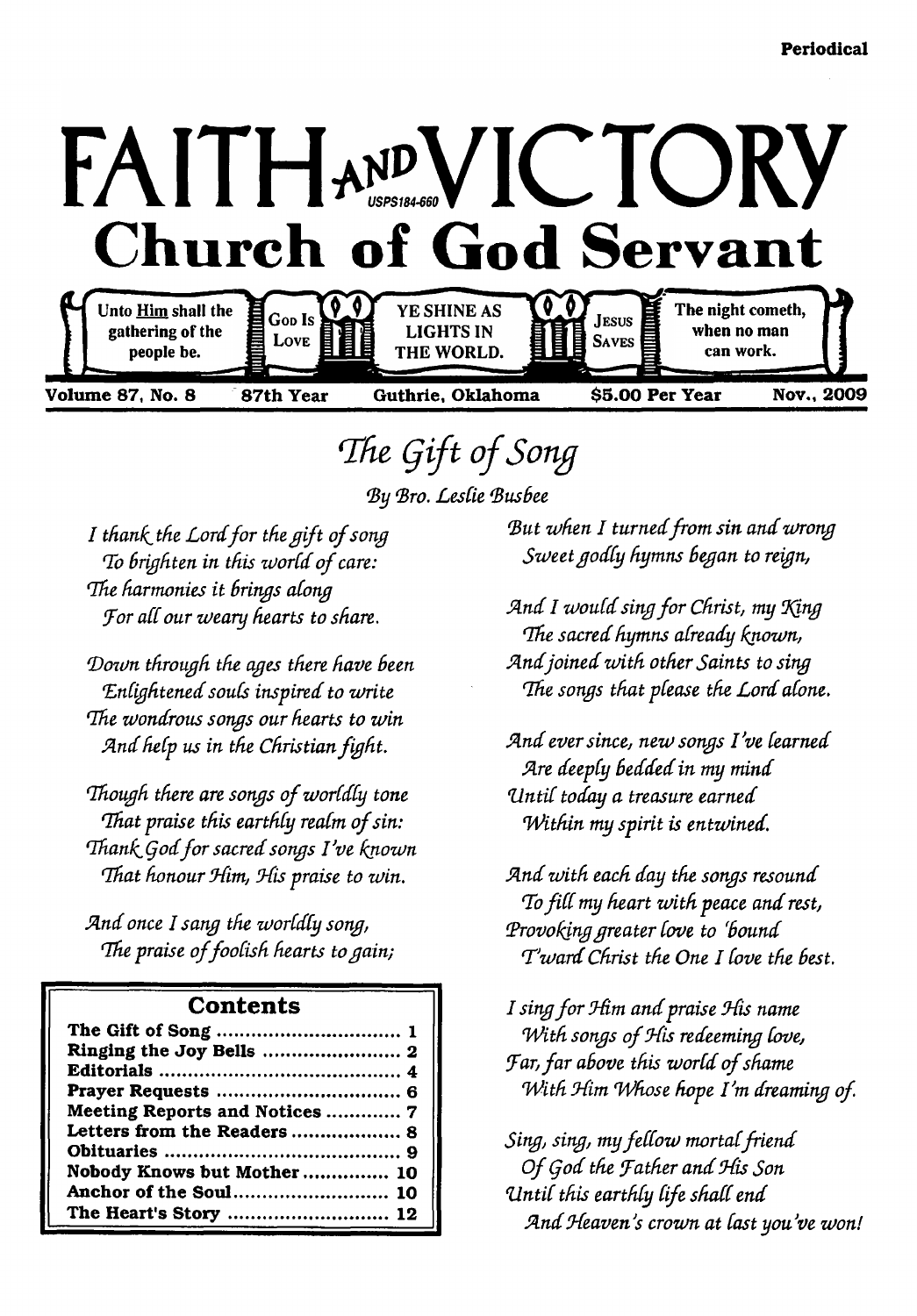## <span id="page-1-0"></span>**RINGING THE JOY BELLS**

Each of us has a large capacity for enjoyment. Some are naturally more exuberant than others. Some are lighthearted and cheerful. Others are sober and thoughtful. Some are emotional. Some are unemotional. Some are inclined to look on the bright side of things; others upon the dark side. But each of us has within joy bells which may be made to peal out the glad tidings of a joyful heart.

Sometimes these joy bells ring spontaneously, but very often if they ring we must ring them. We must do something to cause them to ring. Every life may hear their happy echoes, every life may be joyous. If our life does not hold a considerable content of joy, it is because we permit it to become abnormal. We permit things to silence the joy bells, and we permit them to hang silent in the belfries of our souls.

Like all our other capacities, our capacity for joy and gladness may be developed and increased. It is important to have the will to be joyful. "I mean to be happy" should be the motto of each of us. There need be nothing selfish in such an attitude. It is perfectly right and in complete harmony with God's will that we hold such an attitude and that we use our best endeavors to make it a reality in our lives.

The Christian religion is not a long-faced, gloomy thing. It is the greatest source of true happiness. We should set ourselves to the task of developing our capacity to be happy. We should not be like a woman who once lived neighbor to my grandfather. She constantly wore a sunbonnet that extended some inches before her face. Asked why she did it, she said she wore it lest she should see something to make her laugh. A part of her idea of being a Christian was refraining from laughter. Others, while not so extreme, think it a mark of spirituality to be grave and dignified and to shut out of life the things that would make it bright, cheerful and happy.

Long ago I determined to be happy. I determined to be happy no matter what happened and no matter what condition I might be in nor what my circumstances might be. For twentyone years I have kept my bed, a constant sufferer, but I am happy. I am happy every day. I will not be any other way. I have had my troubles, many of them. I shall probably have more. I have learned that troubles do not make unhappiness. It is only a wrong attitude toward trouble that does so. I hope the reader will pardon.my referring to my own experience, but I have passed through so many things and so much suffering and trouble and yet have learned to be happy in spite of it that I know others can do the same if they will. Many a time I have had to pull hard on the rope of the joy bells to get them to ring. I have kept on pulling until they pealed out their joyous tones. Dear reader, you can do the same, no matter what the situation or surroundings, if you will go about it in the right way.

Many people have unfavorable tendencies. They seem naturally disposed to be easily discouraged or gloomy, looking on the dark side. They are timid, sensitive or unsociable. These unfavorable natural tendencies should not be permitted to have sway in the life. We should set ourselves resolutely to overcome such tendencies. If we are inclined to become easily discouraged, we should cultivate hope. We should ask ourselves, "What would be the hopeful attitude with regard to this?" Having determined what it would be, we should adopt it and hold it, no matter what the temptation is to do otherwise.

If we are inclined to be gloomy and to look on the dark side of things, let us compel ourselves to look on the bright side. Perhaps we may feel there is no bright side, but there is always a bright side to everything. If there is no naturally bright side, let us turn it up toward God and let the sunshine of His love fall upon it. That will brighten any circumstance. If we are inclined to be timid, let us compel ourselves to do the thing we ought to do or want to do. Let us not surrender to our timidity. We can break through it and overcome it and master it. If we give way to it, its hold upon us becomes firmer and firmer. If we do what we desire to do in spite of it, it will cease to hinder us.

If we are inclined to be unsociable, we should compel ourselves to act in a sociable way whether we feel like it or not. We should practice being friendly toward others. We should meet them halfway or beyond. If we act this out it will soon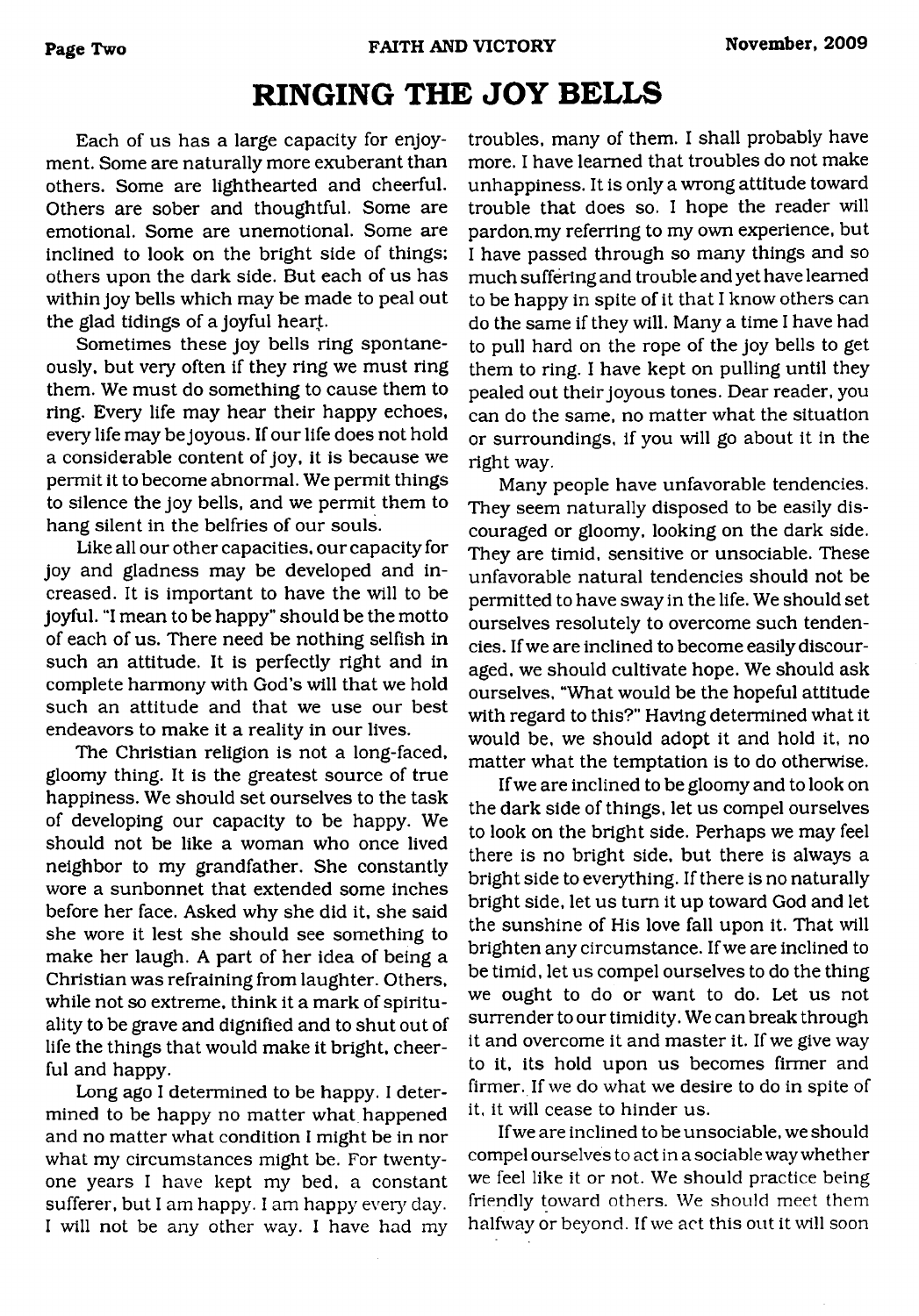become natural to us and bring us much satisfaction.

I have spoken of the rope of the joy bells. Most bells do not ring of themselves. We must ring them. So we must ring the joy bells. Sometimes our joy bells seem like the old bell on a farm where I once was. It stood on a tall pole. I wondered why it was not rung to call the workers in from the field at noon. When I came to the house, I discovered there was no rope attached to the bell.

In some cases, the joy bells are like a bell on another farm where I lived. It did not hang in the proper position because it was not properly balanced. So when the wind would blow, the bell would ring night or day. Many a time I was awakened in the night by its ringing. Some joy bells likewise ring only as chance occurrences. They ring only under favorable conditions, as a result of favorable circumstances. They are not controlled. We need to attach a rope of faith to our joy bells, and through the exercise of this faith we can cause them to ring. We can have an inner source of joy and peace that is not disturbed by the storms of life, that does not depend upon circumstances but has its root and fountain deep in the heart. We can be so hid away with Christ in God that the storms will pass us by.

A number of years ago, during the test of a submarine, it stayed submerged for many hours. When it had returned to the harbor, a man said to the commander, "Well, how did the storm affect you last night?" The commander looked at him in surprise and said, "Storm! We knew nothing of any storm!" They had been down far enough below the surface not to feel any effect of the storm. We can sink down into God from life's storms so they need not keep the joy bells of our soul from ringing. We can be joyful even in the midst of trouble.

A friend once told me of his experience in an earthquake in a certain city. He said when the buildings swayed and trembled, all the bells of the city began ringing. In life's earthquakes we may so trust God that our joy bells will ring.

God gives to us the gift of rejoicing. Jesus said He gave us His peace, "That your joy may be full." Paul rejoiced in the midst of his tribulations, "We are exceeding joyful in all our tribulations." And he exhorted theThessalonians

to "rejoice evermore." If we cannot rejoice in the things of the present, in the realization of our hopes, we can at least rejoice in hope of better things to come. Rejoicing in past victories and in past blessings will often bring joy, in spite of present trouble.

There may be periods in life that are dark. Failure may cast its shadows upon us. Discouragements may press us. If we look only at the present we shall have a hard time to make the joy bells ring. At such times we should look at our lives as a whole, not at these temporary incidents. "Weeping may endure for a night, but joy cometh in the morning." There is a morning which shall dawn upon our darkest night. If we cannot rejoice in ourselves in the present, we can rejoice in God. We can rejoice in the good things of the past and in the good things that lie before us in the future.

The truly and permanently happy people are those who have a source of happiness too deep, or too high, to be seriously disturbed by ordinary troubles. There is a spiritual balance which we can attain that gives us stability and makes us like the anchored buoy, rather than like the drifting object which is ever tossed about by the waves of circumstances. Faith is the anchor of the soul. In fact, faith is the greatest element in the life of happiness and success. Those who have this inner source of happiness do not depend upon daily events to make them happy. They depend upon what they are, upon their relations with God—those permanent characteristics of life that settle them, root and ground them in Christ and in the Christian life. The waves of trouble may pass over them, but they are not swept from their place.

Jesus taught us a valuable lesson when He said, "I have meat that ye know not of." We may know what this means from personal experience. We may be so submitted to God, so obedient to Him, and so trust in Him that the joy bells may be kept ringing in our lives and our souls be rejoicing evermore until we reach that land of endless day where trouble and sorrow, discouragements and suffering never come. Learn, dear reader, the blessed lesson of how to ring your joy bells and how to prevent them from being muffled by doubts and fears.

—C. W. Naylor Taken from *The Secret of the Singing Heart.*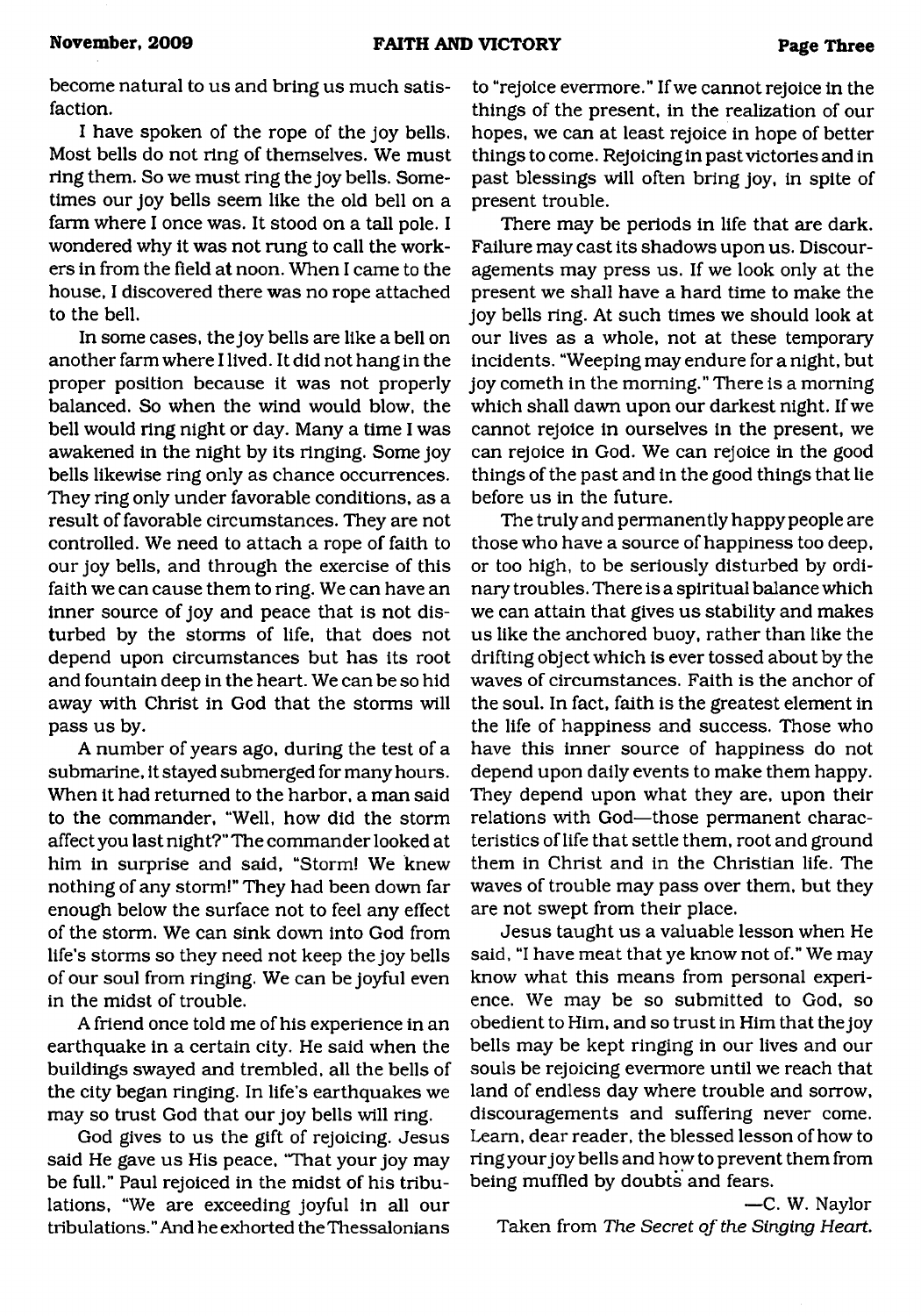### **FAITH AND VICTORY 12 PAGE HOLINESS MONTHLY** --------

This non-sectarian paper is edited and published in the interest of the universal CHURCH OF GOD each month (except August of each year, and we omit an issue that month to attend camp meetings), by Willie Murphey. and other consecrated workers at the FAITH PUBLISHING HOUSE, 4318 S. Division. Guthrie. OK 73044.

Notice to subscribers: When you move or change your address, please write us at once, giving your old and new address, and include your zip code number.

Dated copy for publication must be received by the 18th of the month prior to the month of issue.

### **SUBSCRIPTION RATES**

. . . . . . . . . Single copy, one year..................................................... \$5.00 Package of 5 papers to one address, one year ......... \$20.00 Larger quantities are figured at the same rate.

This publication teaches salvation from all sin, sanctification for believers, unity and oneness for which Jesus prayed as recorded in John 17:21, and manifested by the apostles and believers after Pentecost. By God's grace we teach, preach, and practice the gospel of the Lord Jesus Christ-the same gospel that Peter. John, and Paul preached, taught, and practiced, including divine healing for the body. James 5:14-15.

Its motto: Have faith in God. Its object: The glory of God and the salvation of men: the restoration and promulgation of the whole truth to the people in this "evening time" as it was in the morning Church of the first century: the unification of all true believers in one body by the love of God. Its standard: Separation from sin and entire devotion to the service and will of God. Its characteristics: No discipline but the Bible, no bond of union but the love of God, and no test of fellowship but the indwelling Spirit of Christ.

Through the Free Literature Fund thousands of gospel tracts are published and sent out free of charge as the Lord supplies. Cooperation of our readers is solicited, and will be appreciated in any way as the Bible and the Holy Spirit teach you to do or stir your heart. "Freely ye have received, freely give." Read Ex. 25:2:1 Chron. 29:9; II Cor. 9:7; and Luke 6:38.

Freewill offerings sent in to the work will be thankfully received as from the Lord. Checks and money orders should be made payable to Faith Publishing House. All donations are tax deductible.

A separate Missionary Fund is maintained in order to relay missionary funds from our readers to the support of home and foreign missionaries and evangelists.

In order to comply with Oklahoma laws as a non-profit religious work, the Faith Publishing House is incorporated thereunder.

The *Faith and Victory* is published monthly, except August, for \$5.00 per year by:

**FAITH PUBLISHING HOUSE P. O. Box 518, 4318 S. Division, Guthrie, OK 73044 Office phone numbers: 405-282-1479, 800-767-1479; fax number: 405-282-6318. Internet address: <http://www.faithpublishing.com>**

**Postmaster: Send address changes to:** *Faith and Victory,* **P. O. Box 518, Guthrie, OK 73044.**



There is an illustration  $\frac{1}{\sqrt{2}}$  of a young girl who was walking in a garden and *Editorials*  $\frac{1}{2}$  spotted an especially beautiful flower. While admir-*A* ing its bright color and delicate form she stooped to

smell its fragrant odor. It was so lovely! As she viewed its long stem surrounded by its vibrant green leaves her eyes followed the stem on down to the soil the plant grew in.

With dismay she said, "This flower is too pretty to be planted in such dirt!" So grasping the flower she pulled it up by the roots and carried it to a water faucet to wash away the soil. In a short time the beautiful flower wilted and died. When the gardener saw what the child had done, he exclaimed, "You have destroyed my finest plant!" The little girl replied, "I'm sorry, but I didn't like it in that dirt." The gardener responded, "I chose that spot and mixed the soil because I knew that only there could it grow to be a beautiful flower."

It is easy for us to murmur and be discontented with the station in life that God has placed us. Often there are trials and hard things that try our souls and afflict us so deeply that we may even be brought to tears and question why He has allowed such difficulties to touch our lives. In these times, satan also is on hand to fill our minds with negative thoughts in an attempt to destroy our confidence in God. Satan would have us believe that we need to remove ourselves from these soul-travailing circumstances in a manner not unlike the foolish child in the illustration. When such hard times prevail we need to be reassured that God's plan for us will truly bring out the greatest beauty in our character if we will only submit ourselves into His loving hands. God's true nature is revealed to us through the prophet Jeremiah when it was written, "For I know the thoughts that I think toward you, saith the LORD, thoughts of peace, and not of evil, to give you an expected end." Jeremiah 29:11.

While there are many examples of God's mysterious workings in the Scriptures, the familiar story of Joseph (Genesis 37-50) is one that portrays them in a beautiful way. Since we have the advantage of seeing the outcome of Joseph's life, as he was elevated to a place of high esteem by Pharaoh and reunited with his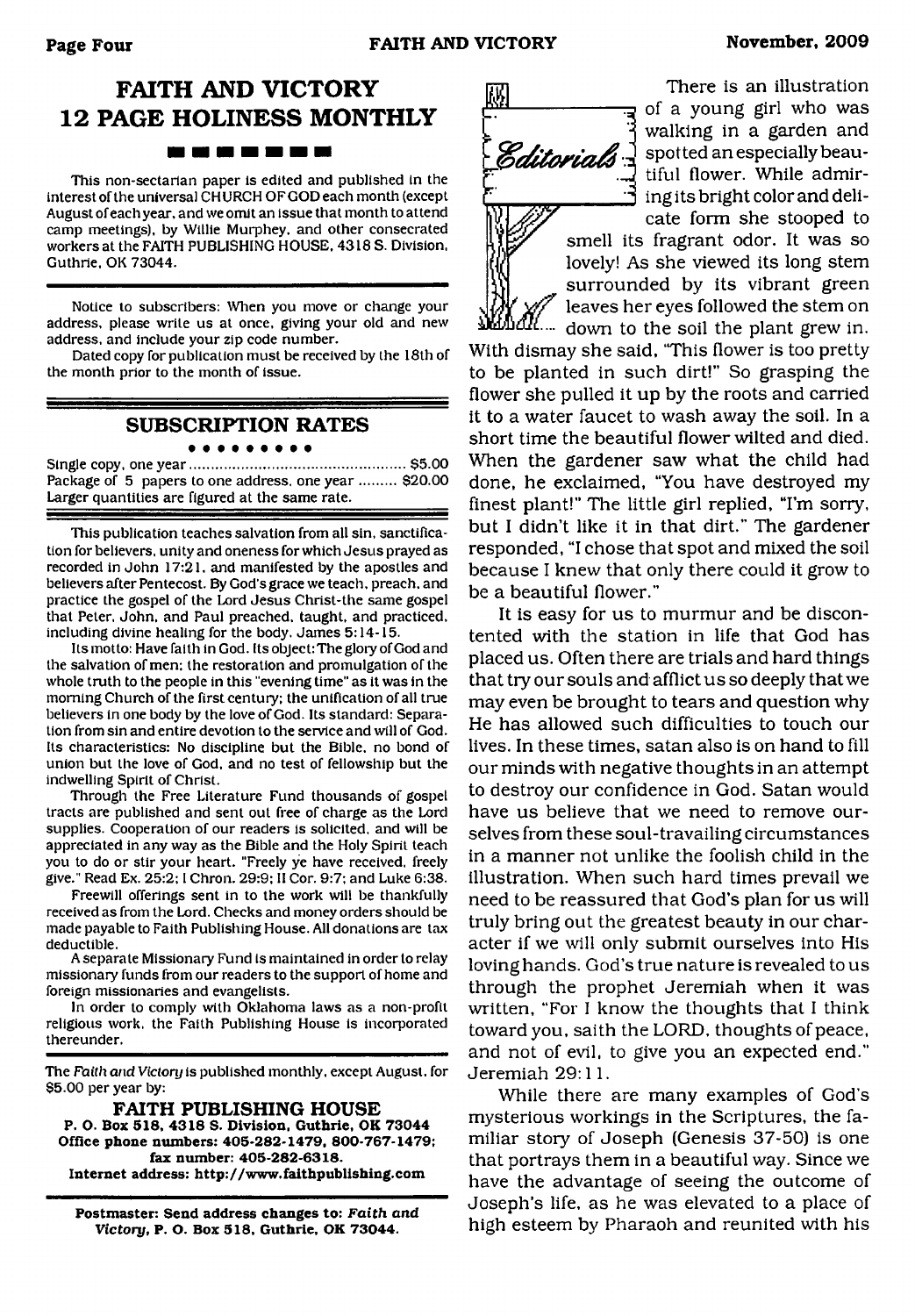brothers and father, we view the dark days of his earlier betrayal by his brothers and his imprisonment in Egypt with a different perspective. However, those dark days for him were only brightened by his faith in God. We, too, are often placed in circumstances that will only be brightened by our faith in God. Unless that faith is present in our hearts our afflictions will seem unbearable.

When Joseph finally revealed himself to his brothers and they began to express their remorse for their great sins toward him, Joseph said, "Now therefore be not grieved, nor angry with yourselves, that ye sold me hither: for God did send me before you to preserve life." Genesis 45:5. What a virtuous character he demonstrated before his brothers. That beautiful nature can only be revealed after the hard stones of life have polished the God-given spirit of a man of faith.

Notice another ray of glory that emanated from the character of Joseph when he named his second son, Ephraim. "And the name of the second called he Ephraim: For God hath caused me to be fruitful in the land of my affliction." Genesis 41:52. The meaning of the name, *Ephraim,* is double fruit. What a testimony of God's mercy to a man who faithfully endured the unpleasant afflictions that plagued his life. His troubles did not cause him to be a wretched crust of humanity, but they refined him and caused his life to bear double fruit. May God help each of us to find and implement the secret of Joseph's success in our own lives.

There was a special manifestation of faith in the life of King David when his son, Absalom, attempted to take away his throne. As the King was leaving Jerusalem he was met by Shimei, a man of the family and the house of Saul. Shimei began to curse David calling him a "bloody man" and a "man of Belial." Abishai wanted permission from David to go put an end to Shimei, but David would not allow him to do so. David said, "...so let him curse, because the LORD hath said unto him. Curse David. Who shall then say, Wherefore hast thou done so?... let him alone, and let him curse; for the LORD hath bidden him. It may be that the LORD will look on mine affliction, and that the LORD will requite me good for his cursing this day." So as the King continued on his way Shimei followed along cursing him and throwing stones and dirt at him. What an affliction to bear, having your son

turn against you and those with old grudges to begin openly cursing you. David knew that his help had come from the Lord in the past and in this painful trial he was still trusting in God's mercy. God did not forsake David but restored his kingdom and caused Shimei to repent of his foul actions.

Jesus instructed His followers to "...bless them that curse you..." Matthew 5:44. This is not an easy thing to do because the nature of Abishai appeals to the flesh and wants to rise up and put an end to the cursing, but those who will follow the Savior's teaching in this will find the blessing of the Lord on their life. The Lord does care for His children and when one is suffering an injustice, it touches His heart, especially when they take it meekly. Don't be afraid to trust the Lord when these situations arise in your life, for He does requite good to those who have suffered from the hand of evil doers.

There are encouraging verses in Exodus 3:7-8 that should inspire the faith of every child of God, for we know that His Divine nature has not changed. "And the LORD said, I have surely seen the affliction of my people which *are* in Egypt, and have heard their cry by reason of their taskmasters; for I know their sorrows; And I am come down to deliver them out of the hand of the Egyptians, and to bring them up out of that land unto a good land and a large, unto a land flowing with milk and honey...." Exodus 3:7-8.

Sometimes the Lord allows affliction to come on the sinner. When Manasseh was king of Judah, he caused the people of Jerusalem to err and do many things that were worse than the heathen the Lord had destroyed before them. The Lord spoke to Manasseh and His people but they would not hearken. Isn't this typical of many people today? They continue right on in their wickedness even though the Lord pleads with them time and time again to turn from their evil. The Lord is merciful and longsuffering but He also is a righteous God and a God of judgment. God allowed Manasseh to be taken captive into Babylon for his wickedness. Then we see him finally start doing what he should have been doing years earlier. Notice II Chronicles 33:12-13, "And when he was in affliction, he besought the LORD his God, and humbled himself greatly before the God of his fathers, And prayed unto him: and he was entreated of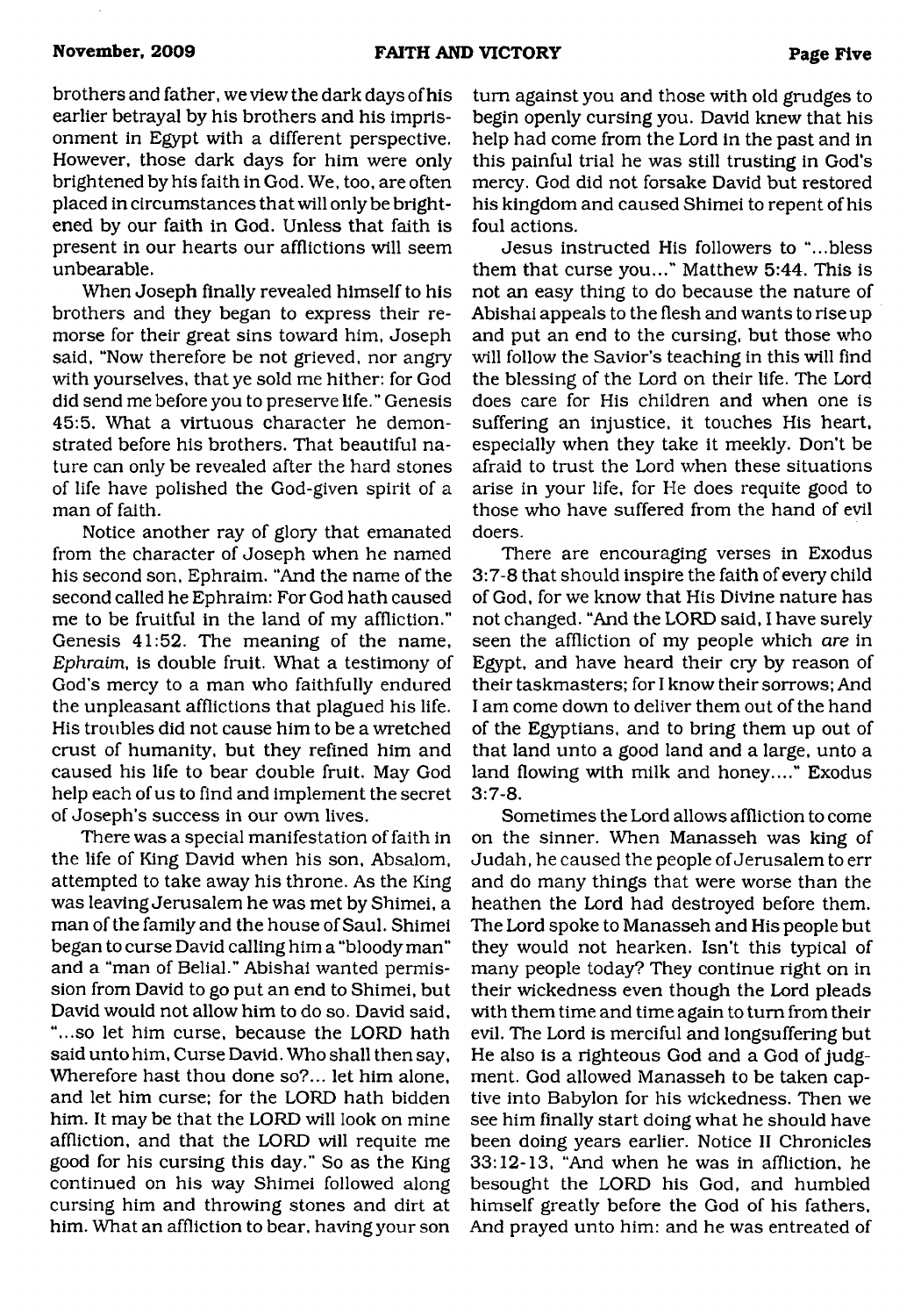him, and heard his supplication, and brought him again to Jerusalem into his kingdom. Then Manasseh knew that the LORD he *was* God." What a merciful God we serve! Psalm 130:4 says, "But *there is* forgiveness with thee, that thou mayest be feared." Affliction has a way of causing people to see where they really stand before the Lord. It shows them how helpless they are and how dependent they are on the Lord's mercy. These are healthy revelations, for with this understanding they can begin to build their life on the everlasting Rock of their salvation.

James 5:13 tells us, "Is any among you afflicted? let him pray...." Pray for grace and strength to endure, ask Him to show you where you stand before Him, pray for God to reveal His plan for your life, pray that your faith will be increased, pray that all godly virtues will be strengthened in your life; if other people are the source of the affliction then pray for them, ask Him to help you bear fruit even in the midst of the affliction. And it is alright to also pray for deliverance.

"Behold, we count them happy which endure. Ye have heard of the patience of Job, and have seen the end of the Lord; that the Lord is very pitiful, and of tender mercy." James 5:11. The Lord did not really forget Job in the midst of his affliction. While satan was afflicting Job, he was always limited as to how severe the affliction could be. First he could only take his possessions, then he was allowed to afflict him physically but he could not take his life. After he endured these things God in His mercy restored him much more than he had before. May God help each of us to bear fruit even in the land of our affliction, for that fruit will be precious in the sight of God and we will understand one day just how important they have been to us. "For our light affliction, which is but for a moment, worketh for us a far more exceeding *and* eternal weight of glory." II Corinthians 4:17. This wonderful promise can be a stepping stone for our faith and motivate us to be fruitful for God.

It is reported that a man during the Great Depression lost his job, his fortune, his wife and home but tenaciously held to his faith in God the only thing he had left. One day he came upon some workers constructing a stone church building. He saw one of the men chiseling a piece of rock. "What are you going to do with that?" the man asked the worker. Pointing to the top of the building the worker said, "Do you see that little opening way up there near the spire? Well, I'm shaping this down here so that it will fit up there." The heartbroken man walked on with tears in his eyes. It seemed that God had spoken to him through the workman and he better understood the circumstances that were trying him at that time.

May the grace of God strengthen every afflicted soul and encourage you to trust God for the brighter days that are sure to come.



### **Standing Prayer Requests**

Bro. Carlos Arriaga Sis. Gladys Cashio Sis. Helen Carson Sis. Genevieve Carver Sis. Elizabeth Corteway Sis. Waneta Creel Sis. Patsy Doolittle Sis. Dorall Forbes Bro. Troy Gentry Bro. Lee Hilton Jaden Howard Sis. Karoline Kessler Bro. Mark and Sis. Darlene Knight Sis. Virginia Myers Sis. Elsie M. Offerman Sis. Melba Powell Sis. Marilyn Rendall Bro. Vernon Robinson Sis. Ruth Shehee Sis. Cheryl Smith Bro. Michael Smith Bro. Edward and Sis. Gloria Taylor Sis. Imogene Taylor The Mitch Taylor family Sis. Norma Tiller Bro. Delmar Wilkins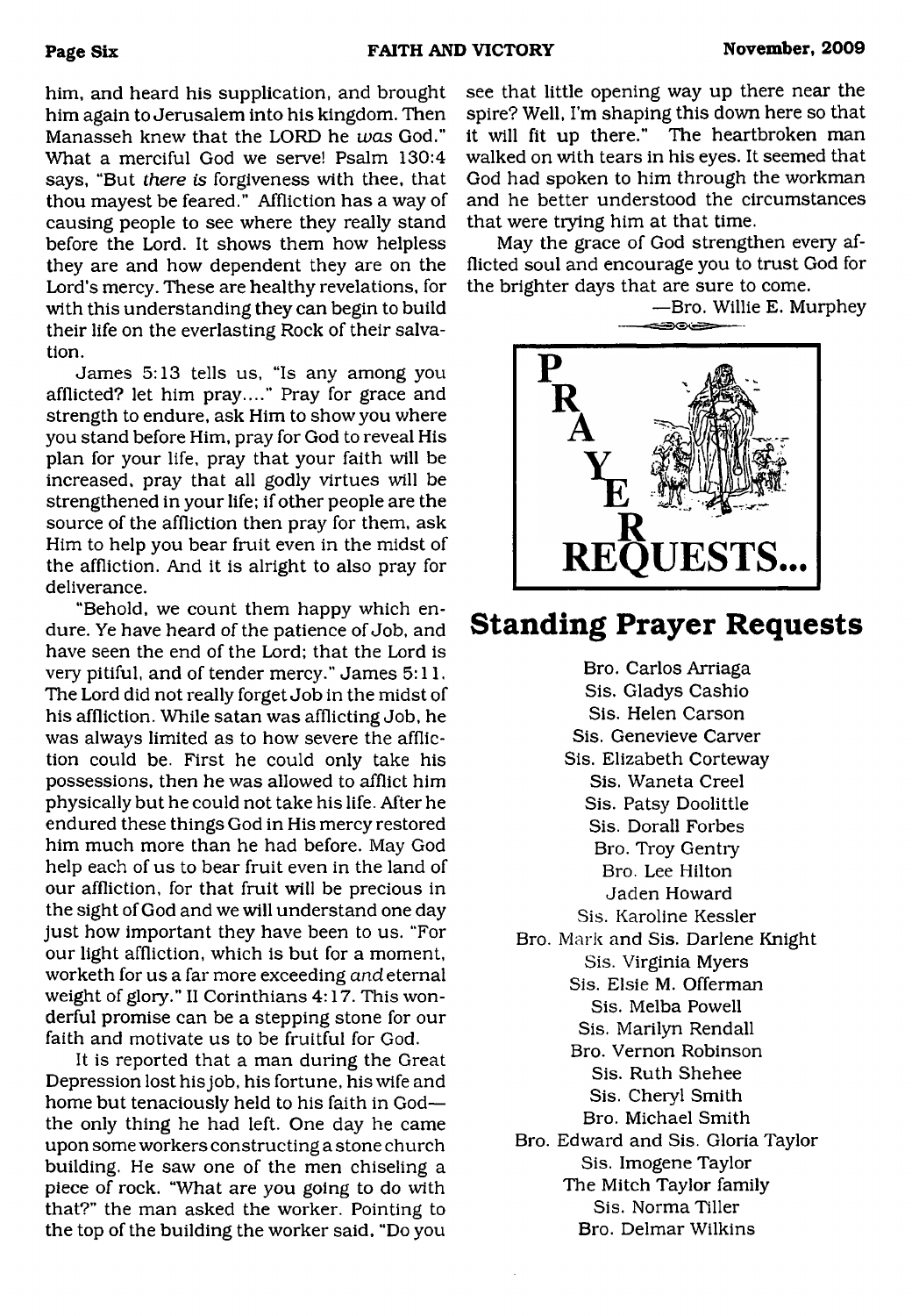OK—Continue to remember Bro. Curtis Williams in prayer. The Lord has blessed him and often come to his rescue when the Saints prayed, and he is grateful for your prayers, but he is still in a very weak condition and needs a strengthening touch from the Lord.

MO—Please pray for my loved ones, soul and body. — Sis. Nelva Stanley

KENYA—Remember Bro Peter Akweyona in prayer, they are suffering from a difficult trial concerning their work for the Lord. He also desires prayer for some who are seriously ill.

PHILIPPINES—Continue to remember the Saints who are still displaced from their homes from the typhoons that struck the Philippines.

They are thankful that those who had boils and fungal infections from the contaminated waters have healed.

Remember Sis. Gene Quipot who was unable to return to work because of the fungal infections on her legs and feet and was terminated by her employer.

Sis. Irma Ababon and others have been praying that the Lord would help them fix their places so they can be back in them to spend Christmas and New Year there.

 $-$ - $-$ 

### **MEETING REPORTS**

#### **CHURCH OF GOD BALDY MESA, CA FALL MEETING REPORT**

Dear Saints: We are blessed to report the Lord's Blessings on our Revival in Baldy Mesa, California, October 9-11,2009. The Lord blessed two people to get saved during the meeting. Bro. Paul Phillips came, and his messages encouraged and strengthened us. During our youth focus services the young people were encouraged. The food was so good, there was none left. The Saints from afar came and shared in the burden of the meeting.

On behalf of Pastor Travis Johnson & Pastor Alice Johnson, Thank you for your prayers.



### **MEETING DATES**

**California State (Pacoima, CA)**—Dec 25-Jan 3 **Oklahoma State (Guthrie, OK)**—Dec 26-Jan 3

 $\leftrightarrow$ 

### **MEETING NOTICES**

### **CALIFORNIA STATE CAMP MEETING**

The California State Camp Meeting will be held, Lord willing, from December 25, 2009, to January 3, 2010. The campground is located at 12312 Osborne PL, Pacoima, CA 91331.

The first service will be at 7:30 p.m. Friday, December 25, with three services daily thereafter. For more information you may contact: Sunset Guest Home (818) 899-2022, Bro Paul Phillips (661) 251-6956 or Bro. Herbert Clay (818) 897-1396. The chapel phone number is: (818) 899-9021.

### **OKLAHOMA STATE ASSEMBLY MEETING**

The Oklahoma State Assembly Meeting of the Church of God will be held at Guthrie, OK, from December 26 to January 3. A hearty welcome is extended to all to attend this annual gathering of God's people in the central area of the U.S. The first service will be held Saturday, December 26. Daily worship services throughout the meeting will start at 10:30 a.m., 2:00 p.m., and 7:30 p.m. There will also be morning prayer services and youth services, the times of which will be announced at the meeting.

The campgrounds are located east off of Sooner Road on Lakeview Road, which is a little over four-tenths of a mile south of the intersection of South Division and Sooner Road. All who come will be cared for. The expenses of the meeting will be met by freewill offerings.

We especially urge the Saints in Oklahoma and the surrounding states to attend this meeting. Come praying with a burden for the unsaved and for all those who need help in soul and body. Please send all contributions for the coming State Assembly Meeting directly to the State Treasurer, Sis. Brenda Wilkins, 807 W Lake Rd, Guthrie. OK 73044.

To obtain further information about the meeting, contact Bro. Philip Gellenbeck (405) 282-2999.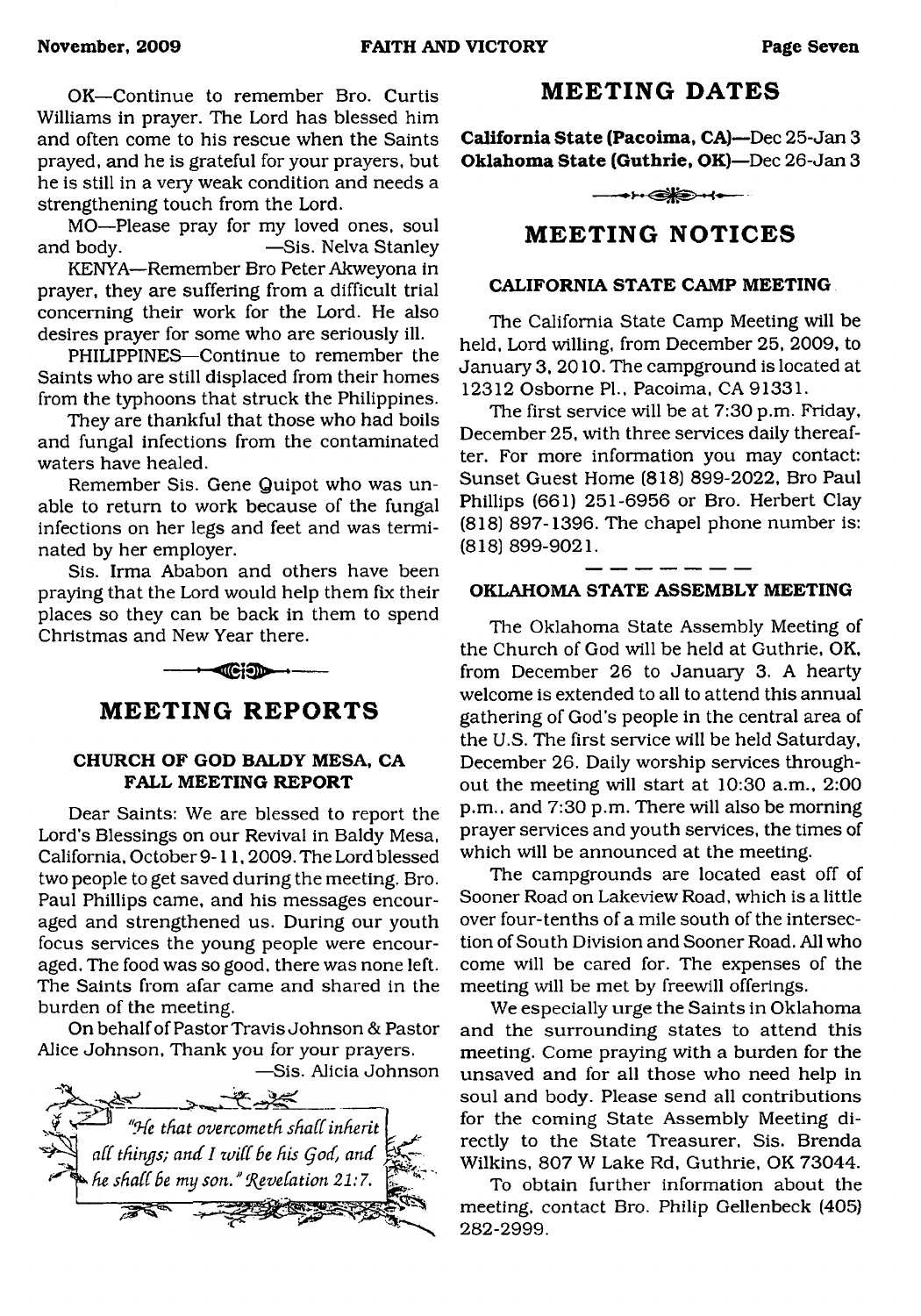



MO—Dear Bro. Willie And Sis. Neta: I read a thought not long ago that I have pondered on much—"Most of our trials are connected to a blessing." As I have meditated on that thought I am made to realize how true it is. My car may break down away from home, but what a blessing to have a car. My water pipe may have sprung a leak, but thank God for running water. Many in this world are not so blessed. Family maybe causing a trial at the present, but oh, the blessing to have family. A brother or sister in the Lord may have done something that at the present may be troubling me, but praise God for brothers and sisters in the Lord. May God help us to see past the trial and look at the blessing the trial is connected to.

May we all finish our race with the grace and love of God still brightly burning in our lives. Love and prayers,  $-$ Sis. LaVerna Probst

LA—Dear Saints: How quickly time goes by! We recently celebrated the first birthday of our little daughter, Avery, and as I look back over the year, I am reminded of how different that year could have been for our family, but for the great mercy and power of God.

Before she was born the doctors began to think something might be wrong with the baby's heart. They sent us to a specialist who gravely informed me that there was a gap between the chambers of her heart—a "hole" in her heart. The doctor said he was unable to tell the extent of the problem, but that it could range from something that would "take care of itself," or be severe enough to mean multiple surgeries would be necessary after the baby was born. He also asked if I had taken the test that screens for Down's syndrome, since there are so many children with Down's who have heart problems. They arranged for me to see a pediatric cardiologist the next week to see if he could determine the extent of the problem, and asked if I had someone to drive me home. I was in shock over what the doctor was telling me and sick with grief and fear of how bad it might be.

My initial reaction was, "I don't feel like talking about this to anyone." Then, I came to realize that I had to let go of that feeling, that God wanted me to let people know about this, that we had to have people praying, or I would be failing to do something vital for the health of our baby.

It was a very hard time for us, but God kept sending us reassurances, in different ways, that it was going to be okay. Psalms 139:7-16 was a special passage that the Lord gave to my mother to encourage us.

We were so nervous the day of the appointment (less than a week had passed,] but after I went in, a calmness seemed to settle over me. The pediatric cardiologist came in, heard my story, did another ultrasound and gave us the most wonderful report that we could have hoped for—he found absolutely no sign of any hole in her heart! He gave the baby's heart a clean bill of health and could not explain what happened. We told him we thought we knew what happened—God had answered prayer!

They insisted on sending me back to the doctor who discovered the defect for a follow-up. He was stunned to learn that the hole was not there. I overheard the doctor and the nurse discussing my situation outside the door. She wondered if they had been mistaken somehow and put me through this unnecessarily. The doctor assured her that they HAD seen a "large" hole in the heart (only a few days earlier). He did another ultrasound and verified that the hole was gone!

We will never cease to be thankful for what God did for our baby. When she was born, she was perfectly healthy and she has continued to be a happy, healthy baby with no sign of any heart problems. God has shown Himself strong to us in a way we will not forget!

—Bro. Keith and Sis. Allyson Williamson

KS—Dear Bro. Willie: Time keeps marching on and the world seems to be getting worse with so much sin, evil and violence. It is so good to be saved and in the Ark of safety. Praise God from Whom all blessings flow. I am very encouraged and determined to make Heaven my home. It takes a real press as we are going up hill, but if we remain faithful, we will reach the top, and oh, how wonderful that will be. I wish we could push everyone we know and cause them to live saved and make it to Heaven, but God prefers.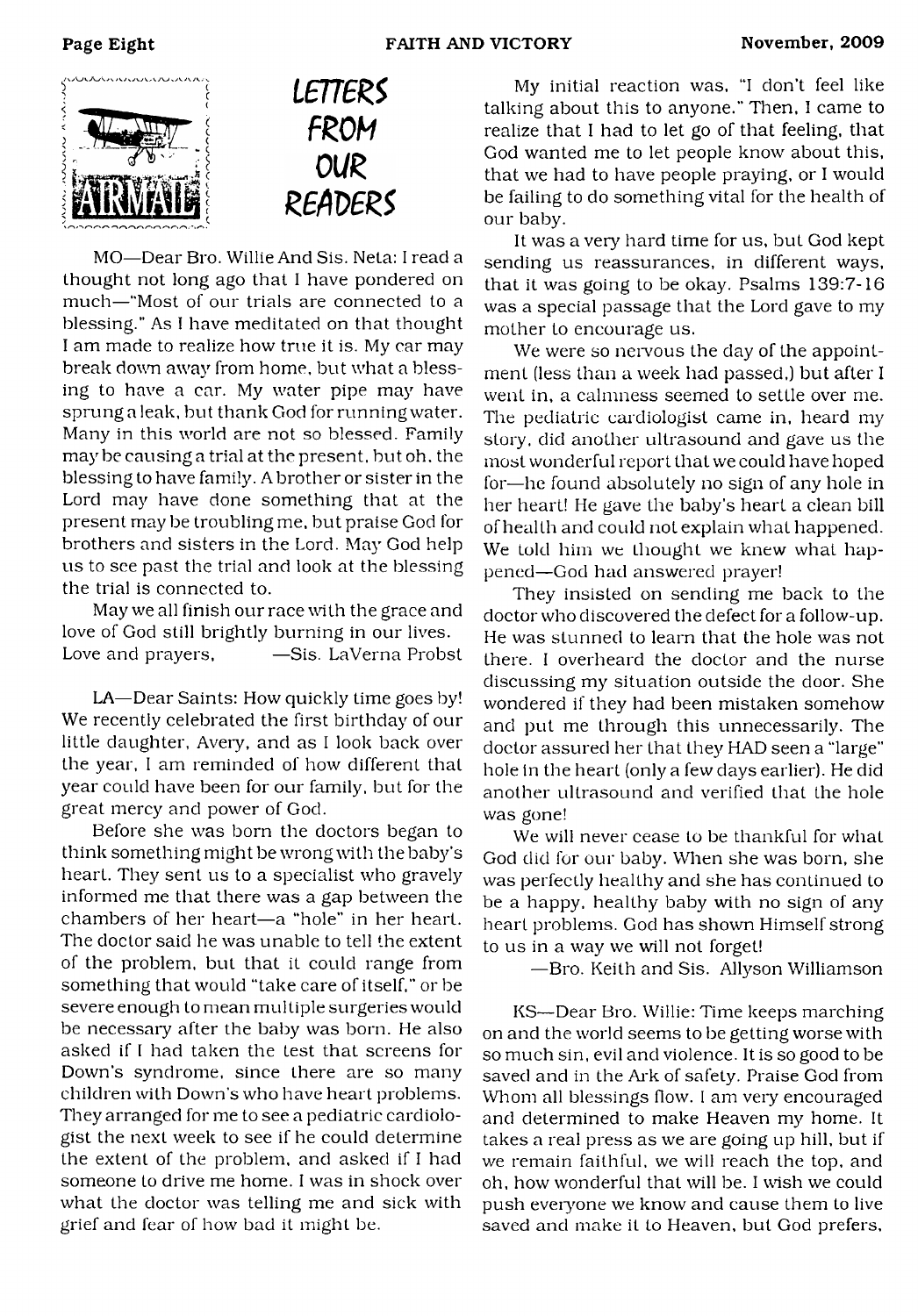and even insists, that we desire Him and Heaven and go after Him because we want to and love Him as we should.

I am still enjoying my journey to Heaven and as the world gets worse it makes the desire to make it to Heaven more urgent. I love my Lord and the strait and narrow way. Hallelujah!

Christian love, -Sis. Shirley Knight



**Ralph Eugene "Gene" Beisly**

It was June 15, 1930 when Ralph Eugene "Gene" Beisly was introduced to the world in Coffeyville, Kansas. The proud parents that day were Ralph Minter Beisly and Martha Delima Booth.

Gene grew up and married Dora Lela Sorrell on December 3, 1950. They became the proud parents of Marcia Colleen Mitchell, who currently resides in Lafayette, Louisiana and Sharon Elizabeth Beisly, who lives in Springfield, Missouri.

Gene was an imposing 6 feet, 4 inches tall and enjoyed many intellectual and spiritual pursuits. A draftsman by trade, he was a "whiz kid" with numbers, an avid reader and a student of astronomy. Working the Lord's service at Faith Publishing House in Guthrie, Oklahoma for several years, he also dedicated many years of service to the Young People's Sunday school ministry in Guthrie and at many state and national camp meetings. Between the period of April 1997 and January of 2004 Gene, or "Mr. B", which was how he was known to the Burger Barn employees, lived in Jena, Louisiana and worked along side his daughter Marcia and son-in-law Gerald Mitchell, at the Burger

Bam, taking care of various daily handyman activities. One in particular was taking care of changing the sign for the daily or weekly specials and also helping check in and putting up the stock after the freight truck deliveries. There were also many hours spent visiting upstairs at the Burger Bam with Max Mitchell, reliving memories or trying to help solve the political issues at hand. In January of 2004, due to Gene's failing health he moved to Springfield, Missouri to be near his daughter, Sharon, who could assist in the care he needed. Gene learned to speak Spanish while doing missionary work in Mexico and during his later years he took up sign language as well. His many nieces, nephews and grandchildren always enjoyed family gatherings where Gene would challenge them with games and activities designed to teach something scientific or to impart valuable life lessons.

Gene was raised alongside his two sisters and one brother, who are: Marilyn Eck of Bartlett, Kansas; Janice Williamson (husband Wesley) of Loranger, Louisiana; and David Beisly (wife Leora) of Dewey, Oklahoma. Their children are the many nieces and nephews who enjoyed Gene's company and who in turn gave Gene several great-nieces and great-nephews.

The grandchildren who will miss their Grandpa's company are: Stephen Maxwell Mitchell (wife Susan) and Kristyn Renae Mitchell Achord (husband Todd), both living in Jena, Louisiana; Samuel David Simpson, Adam Tycer Simpson and Phillip Eugene Simpson, all living in Springfield, Missouri.

These grandchildren gave Gene five greatgrandchildren. They are Macy Renee Mitchell, Sophie Colleen Mitchell, Virginia "Ginny" Claire Mitchell, Delaney Grace Simpson, and Spencer Joseph Simpson.

#### **Note of Thanks**

The words "Thank You" are not big enough for all the prayers, words of comfort and deeds of kindness expressed to us for the loss of our Daddy, Grandpa, Brother and Uncle. We certainly felt the results of prayer during this difficult time. Special thanks to Bro. Ed Wilson and Bro. Michael Smith who spoke words of comfort that will forever be remembered in the days and years ahead as we continue our journey through life. Also special thanks to the singers who so beautifully expressed words of comfort and strength in song, we are forever grateful. We also thank each one who had a part in the family meal and also the ones who made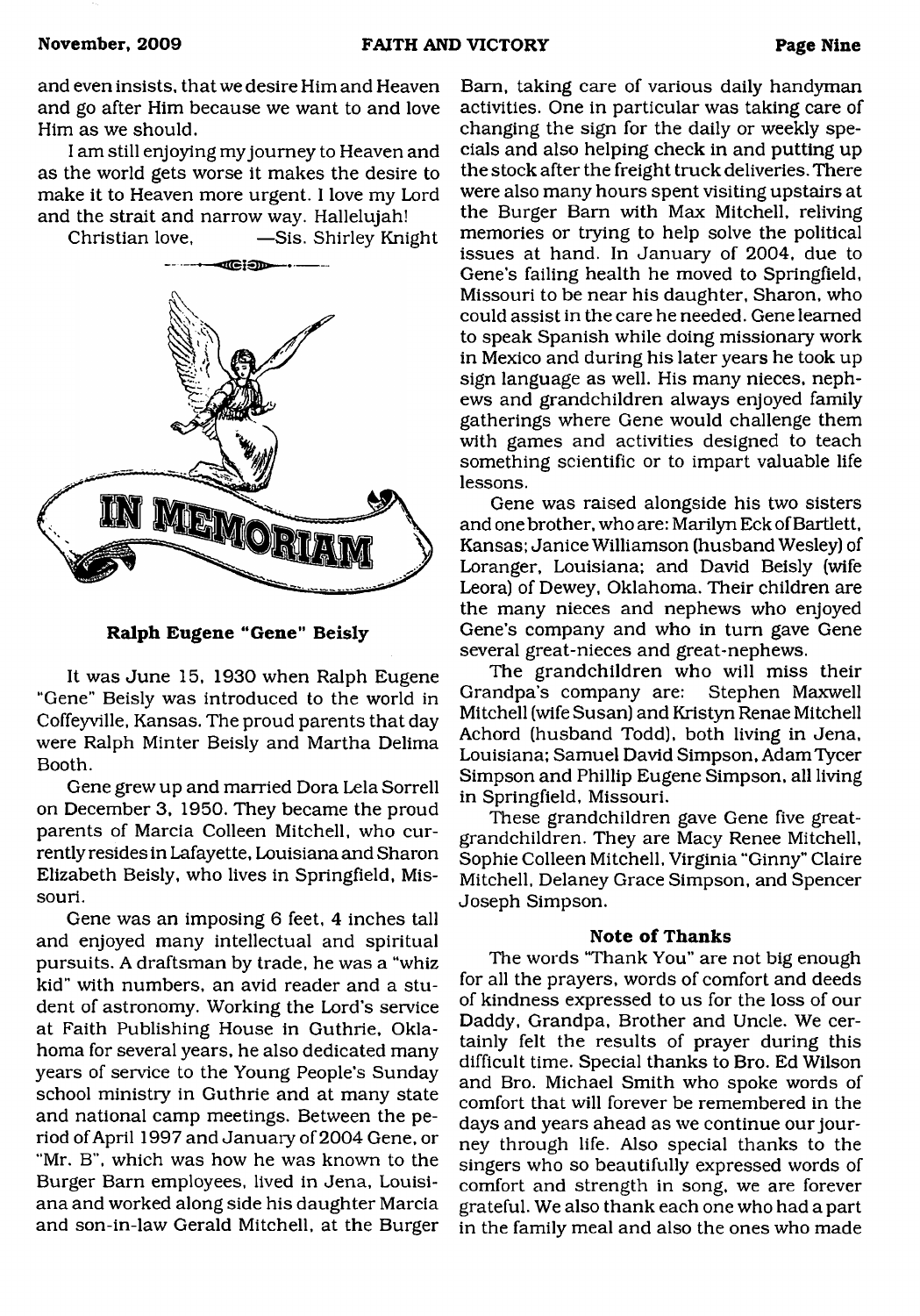sure we had food at other times to sustain us through our loss. —The Beisly Family

#### **Sis. Bumice Williams**

Our precious mother and grandmother, Bumice Williams, went to be with her Lord on October 24, 2009. She passed away peacefully at her home surrounded by her family. Sis. Bumice was formerly of Kentucky but lived the last ten years of her in life in Oklahoma.

Sis. Bumice was introduced to the Church of God Evening Light Saints in Dayton, Ohio while she and her husband, Bro. Curtis, were serving as assistant pastor for the First Church of God in Gratis, Ohio. When she saw the "Truth" and the love shared by the Saints, there was never a question where her heart led her.

She was a much loved member of the Church of God and served many through her dedication to God and others as a minister's wife. She had a special love and burden for the congregation in Junction City, KY. Her unfailing love for God and family was an inspiration to all that knew her. Sis. Bumice was a true prayer warrior and spent much time on her knees petitioning God on behalf of her loved ones and the many calls for prayer she received. Gardening was a special joy in her life that she enjoyed sharing.

Sis. Bumice was preceded in death by her loving husband of 58 years, Curtis Williams, and their infant daughter, Marsha Lynn Williams. She is survived by their seven children: Beverly Brown and son-n-law, Randy, of Nicholasville, KY; Brenda Wilkins and son-nlaw, Delmar, of Guthrie, OK; Karen LaCroix and son-in-law, Glen, of Loranger, LA; Mark Williams and daughter-in-law, Janell, of Fairview, OK; Curtis Williams and daughter-in-law. Karen, of Sapulpa, OK; Ruth Pruitt and son-in-law, Tracy, of Guthrie, OK; Tonya Wagoner and sonin-law, John, of Staunton, VA; as well as 18 grandchildren, 20 great-grand children, 5 sisters and 1 brother.

Funeral services were conducted at the Church of God in Guthrie, OK on Wednesday October 28. They wee officiated by Bro. Phillip Gellenbeck, Bro. Toney Samons and Bro. Larry Abbott. Interment was at Summit View Cemetery in Guthrie, OK.

#### **Note of appreciation.**

The family of Sis. Bumice would like to thank all the Saints and many friends that showered us with your love, support, prayers and much food during our time of grief. Surely it was a special help and blessing to us. Special thanks to Bro. Phillip and Sis. Rosie Gellenbeck, for their unfailing support, love and time spent with us during Mother's sickness and passing.

### <span id="page-9-0"></span>**NOBODY KNOWS BUT MOTHER**

≤≔≥⊙⊙

They talk of a mother's toil and care,

Of the tasks that her hands must do.

- Of the furrows that creep o'er the brow once fair, Of the burdens and heartaches too.
- But they know not the joy stitched in each little dress,
- The thrill of a baby's loving caress— Ah, nobody knows but Mother.
- They talk of her narrow and humble place, The monotonous life she leads,
- While others are learning and growing apace, And doing such wonderful deeds.

But they know not the mystery deep that lies, Hidden away in a baby's eyes,

And every day brings a fresh surprise, That nobody sees but Mother.

There was never a task by the Father given. That brought not its blessing too,

And the life that liest the nearest Heaven, Was given, oh, Mother, to you.

The task is great, but the joy is sweet, The hours of prayer bring a faith complete,

And the highest wisdom our life can meet,

<span id="page-9-1"></span>Lies hid in the heart of a Mother.

—The Fireside

### **Anchor of the Soul**

Each one of us is on a voyage through the sea of life. Each one of us has a destiny which we are going to make. As we take this voyage, there are many storms along the way, so there is one important thing we need in our ship and that is an anchor. But, sad to say, there are many in this life taking this voyage who are not concerned, nor do they have an anchor in their ship. They are being tossed to and fro by many difficulties in life and are going down in despair.

I read about a ship that was in a severe storm, when it was just about to reach port. They could not come in because of the danger of being dashed against the rocks. But they had an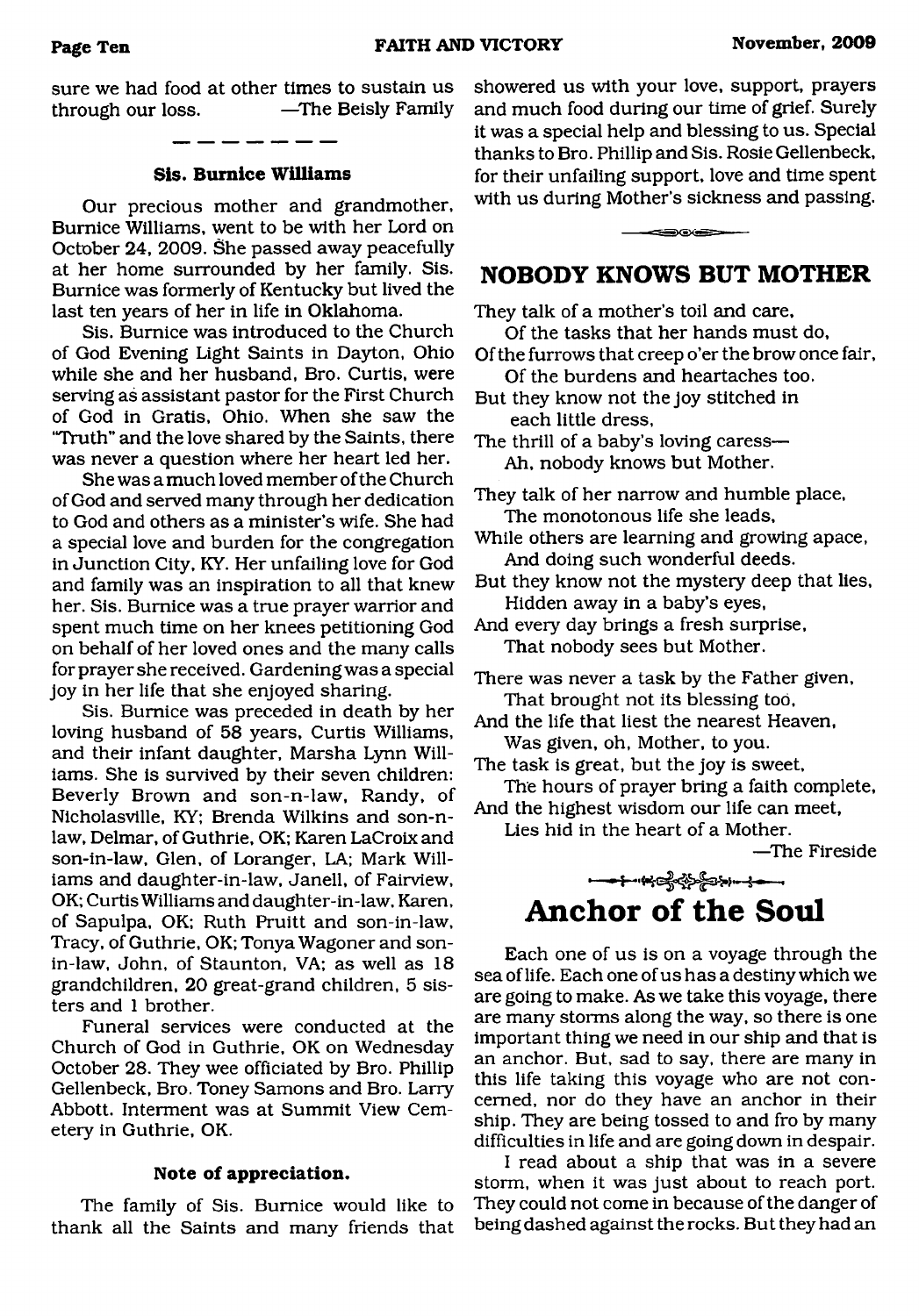anchor. They had a small boat take the anchor close to the shore ground and the big ship rode out to sea with confidence. They were anchored and the cable was strong. The wind blew, the tide flowed, but she did not drift. Why? She was anchored. When the storm was over, she pulled herself into port by the anchor.

Your ship in life needs an anchor, or you will drift with the tide onto the rocks of destruction, or go down with the storm. God is an ".. .anchor of the soul, both sure and steadfast..." Hebrews 6:19. What better anchor in life could we have than God! We need to have Jesus on board our ship as we journey through life. We must have Him in order to make it into the port of Heaven.

The cable between us and the anchor is faith—strong faith in the reality and power of God, strong faith that He loves and cares for each of us, faith that He sent His Son here to die for our salvation, faith that Jesus is sitting on the right hand of God interceding for us, faith that the Holy Spirit will dwell in the heart of every consecrated soul whose sins have been forgiven, faith that the Holy Spirit will be our Guide, Comforter and give us power in this life to live victoriously. We must have that cable strong and not one weak link in it. We must believe the Word of God and believe it means "me." What more would we need in our ship as we sail through the stormy seas of life? We have all when we have an anchor of the soul, which is God, and, remember, it is stedfast and sure. Someone told me that a horse could be held with an anchor driven into the ground. Surely an anchor is valuable and important.

The Apostle Paul said, "Which hope we have as an anchor of the soul." When all is clear between us and God, it gives us hope in our soul. When the crushing troubles of life touch us, we can rest in that hope we have in our soul. We know without a doubt that we are God's, and God is greater than all the powers that might touch us and our lives. We can rest in that anchor of the soul with confidence.

A man in Florida, who attempted to assassinate President Roosevelt, was questioned as to whether he belonged to a church. In reply to this he cried, "No, no, I belong to nothing. I belong only to myself, and I suffer." He didn't have an anchor. Many today do belong to some manmade church, but still do not have an anchor. We are told that there are several hundred religious groups in the U.S. But many who belong to them are storm-tossed and driven with doubts and fears because they are following false prophets. Many are taught that God is

a myth; that Jesus was not bom of a virgin birth; that you can't live without sinning; that the days of miracles are past, etc. Oh, how sad! But there is an anchor for the soul. God is real and is the Father of Jesus. His Son died for our sins that we might be "bom again." When we receive the Holy Spirit, He gives us power to live daily without sinning. How do I know? Not only because the Bible tells me so, but because I have experienced it in my heart and life and today I have an anchor for my soul. I wouldn't want to go through the storms of life without that anchor. I have been translated "...from the power of darkness . . . into the kingdom of his dear Son." Colossians 1:13.

Look up, dear ones; don't be cast down under the crushing storms of life. Come into contact with God and know that your anchor holds sure. Keep that cable, which is your faith, strong in God. Doubts and fears weaken the cable. Resist them and believe God.

—Sis. Marie Miles From December 1967 *Faith and Victory*

| $\stackrel{\textstyle\thicksim}{\mathbf{x}}$ | FAITH AND Order Blank VICTORY<br>\$5.00 PER YEAR (11 Issues)                                                                  | <b>FAITH</b>             |
|----------------------------------------------|-------------------------------------------------------------------------------------------------------------------------------|--------------------------|
| CTO<br>ミ<br>AND                              | Mail this form to start or renew your own<br>subscription $-$ give a friend a gift $-$<br>or do both! It only takes a minute. | –<br>N<br>U<br>U         |
|                                              | Your Name                                                                                                                     |                          |
| <b>FAITH</b>                                 |                                                                                                                               | <b>VICTORY</b>           |
|                                              | $City$ <sub>---</sub>                                                                                                         |                          |
|                                              | Phone.                                                                                                                        |                          |
| VICTORY<br>AND                               | Start or renew my<br>Faith and Victory subscription.<br>Send a 1-year gift subscription<br>to the person named below:         | <b>FAITH AND VICTORY</b> |
| FAITH                                        | Gift to <u>said</u>                                                                                                           |                          |
| RΥ                                           | Address                                                                                                                       |                          |
| VICTO                                        |                                                                                                                               | <b>FAITH</b>             |
| <b>QNY</b>                                   | Mail Order Blank and remittance to:                                                                                           | <b>ANA</b>               |
|                                              | <b>Faith Publishing House</b>                                                                                                 | <b>VICTORY</b>           |
| <b>FAITH</b>                                 | Φ.Ο. Βοχ 518                                                                                                                  |                          |
|                                              | Guthrie, OK 73044<br>11-09                                                                                                    |                          |